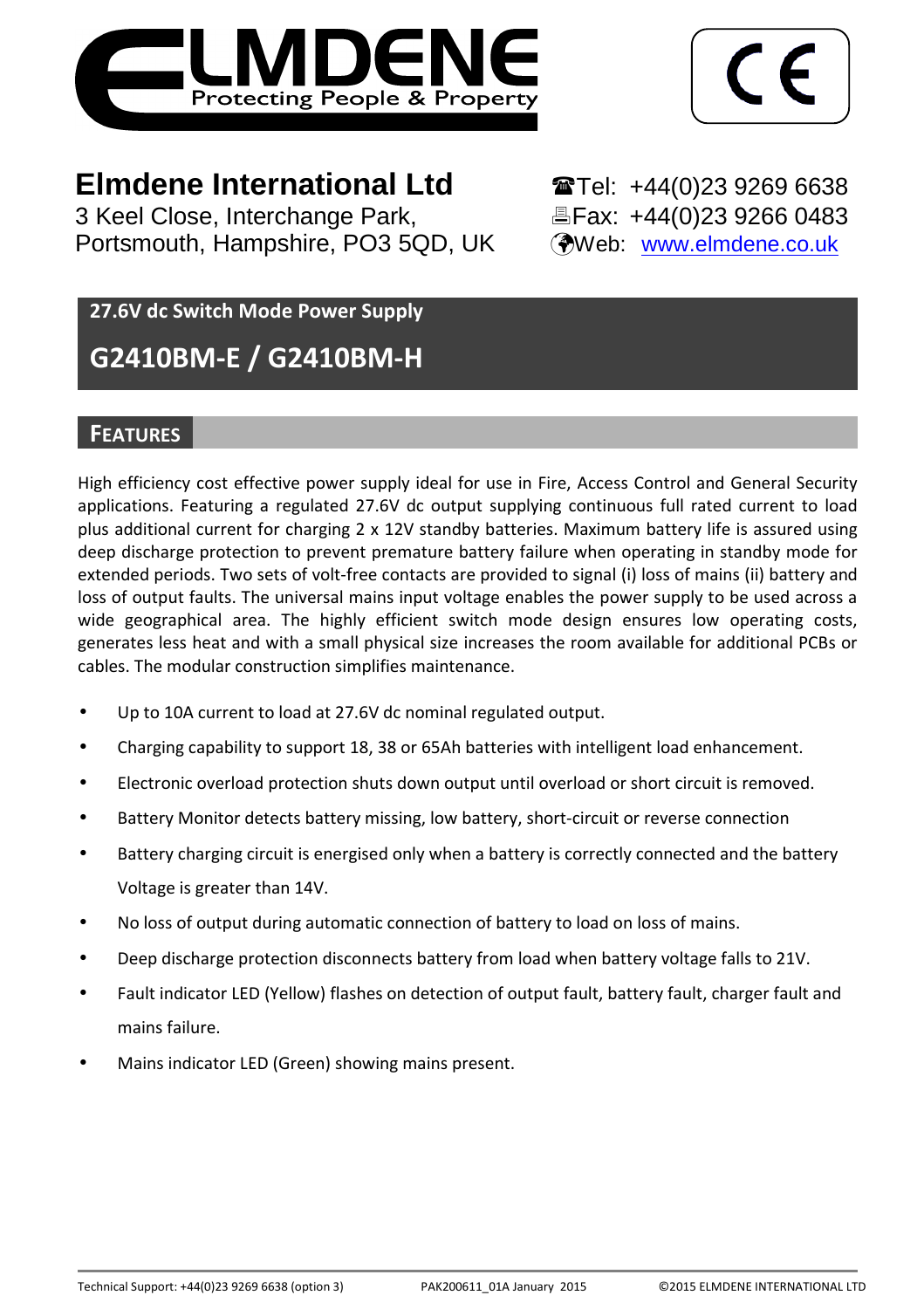

# **SPECIFICATION**

## **Mains Input**

| <b>Rated Voltage</b> | $110 - 240V$ ac                     |
|----------------------|-------------------------------------|
| Frequency            | 50 Hz / 60Hz                        |
| Input current        | < 4.0 Amps at full load             |
| Inrush current       | 30 A Max at 25 °C 110V ac for 10 ms |
| Fuse                 | T4.0 A, 20 mm, 250V ac HRC          |

## **Output**

| Voltage at full load                |                                                                |                                                                     |       |  |
|-------------------------------------|----------------------------------------------------------------|---------------------------------------------------------------------|-------|--|
| Mains power                         | 26.0 - 28.5 Vdc (range) (27.6 V nominal)                       |                                                                     |       |  |
| Battery standby                     | $18 - 26.0$ Vdc                                                |                                                                     |       |  |
| Ripple                              |                                                                | <100 mV pk - pk max @ Rated Voltage                                 |       |  |
|                                     |                                                                |                                                                     |       |  |
| <b>Fuse</b>                         |                                                                |                                                                     |       |  |
| Load                                |                                                                | F10.0 A                                                             |       |  |
| Battery                             |                                                                | F10.0 A                                                             |       |  |
| Overload                            |                                                                | Electronic shutdown at 15 A until overload or short circuit removed |       |  |
| <b>Battery mode selected</b>        | 18 Ah                                                          | 38 Ah                                                               | 65 Ah |  |
| <b>Continuous Output Current</b>    |                                                                |                                                                     |       |  |
| No charging (Imax B)                | 10.0A                                                          | 10.0A                                                               | 10.0A |  |
| With charging $($ Imax A $)$ – 220V | 10.0 A                                                         | 8.0 A                                                               | 7.2A  |  |
| With charging (Imax A) $-110V$      | 8.5 A                                                          | 7.5A                                                                | 6.5 A |  |
| <b>Battery Charging</b>             | Constant current bulk charging to 80% capacity within 24 hours |                                                                     |       |  |
|                                     | Float charging to 100% within 48 hours                         |                                                                     |       |  |
|                                     | Eco charging and check every 2 hours - (for 20 minutes)        |                                                                     |       |  |
| Constant current charge             | 0.7A                                                           | 1.6A                                                                | 2.6A  |  |
| Low battery threshold voltage       | 23 V                                                           |                                                                     |       |  |
| Deep discharge protection           | Threshold voltage - 21 V                                       |                                                                     |       |  |
| Quiescent current - no load         | 30 mA                                                          |                                                                     |       |  |
| Quiescent current – batt cut off    | 0 <sub>m</sub> A                                               |                                                                     |       |  |

## **Mechanical**

| <b>Product Reference</b>                                  | G2410BM-E                       | G2410BM-H       | <b>BATT BOX 65</b> |
|-----------------------------------------------------------|---------------------------------|-----------------|--------------------|
| <b>Enclosure Dimensions</b><br>$w \times h \times d$ (mm) | $400 \times 420 \times 80$      | 420 x 420 x 180 | 450 x 535 x 245    |
| Weight (kg) excluding battery                             | 6.4                             | 9.7             | 12.9               |
| Material                                                  | 1.2mm steel white powder coated |                 |                    |

### **Environmental**

| Temperature – Operating | -10 to +40°C (operating) 75% RH non-condensing |
|-------------------------|------------------------------------------------|
| Temperature - Storage   | $-20$ to $+80^{\circ}$ C (storage)             |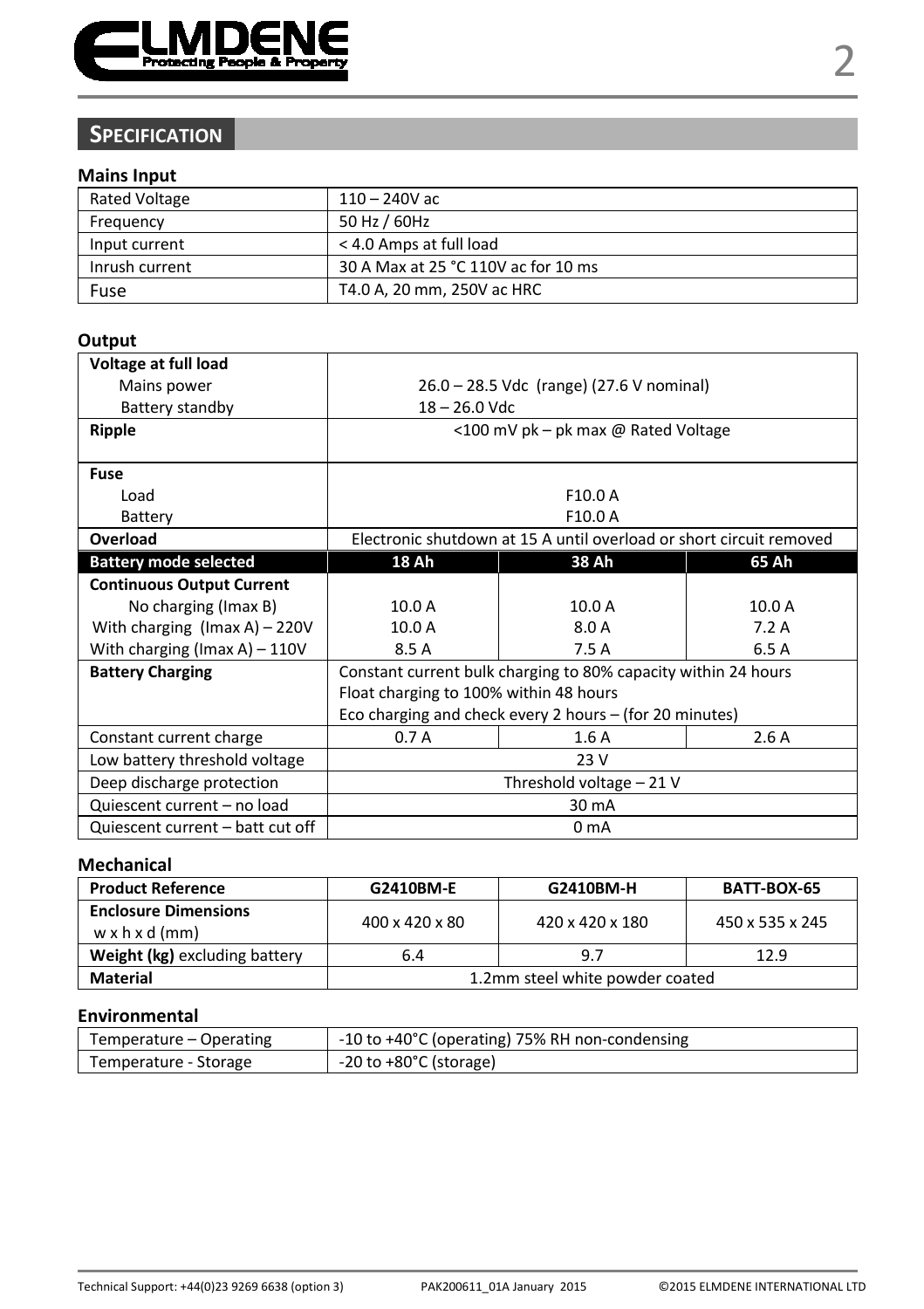

# **CONNECTIONS**

| Screw terminals Voltage output to load                               |
|----------------------------------------------------------------------|
| 0.10 A @ 60 V dc 16 $\Omega$ solid state relay contacts, volt free   |
| Open if Mains failed and battery voltage < 23V or fault PSU fault    |
| condition, (see below)                                               |
| 0.10 A $@$ 60 V dc 16 $\Omega$ solid state relay contacts, volt free |
| Open if loss of mains for > 10 seconds                               |
| Thermistor input from supplied battery terminal thermistor.          |
| Connection to back up battery using supplied battery lead            |
| Not used                                                             |
| 4 pin header                                                         |
|                                                                      |

# **SIGNALLING AND DIAGNOSTICS**

## **Fault Outputs**

| <b>EPS Fault</b> | <b>GEN Fault</b> | <b>Condition</b> | <b>Possible Cause</b>     | <b>Action</b>             |
|------------------|------------------|------------------|---------------------------|---------------------------|
| <b>CLOSED</b>    | <b>CLOSED</b>    | Normal           | Mains present             | None                      |
|                  |                  | operation        | Battery healthy           |                           |
| OPEN             | <b>CLOSED</b>    | Standby          | Mains lost                | Investigate loss of mains |
|                  |                  | Mode             | Battery driving load      |                           |
| <b>CLOSED</b>    | <b>OPFN</b>      | Fault            | <b>Blown fuses</b>        | Investigate fault source  |
|                  |                  | Present          | Battery fault             | using diagnostic LED      |
|                  |                  |                  | Overload                  | Rectify fault where       |
|                  |                  |                  | Internal fault            | possible                  |
| OPEN             | <b>OPFN</b>      | PSU              | Mains lost                | Restore mains as soon     |
|                  |                  | Shutdown         | Standby battery exhausted | as possible               |

## **LED Indication**

| YELLOW LED         | Fault LED                                        |
|--------------------|--------------------------------------------------|
| <b>GREEN LED</b>   | Mains supply On                                  |
| <b>DIAGNOSTICS</b> | Diagnostic LED (Not visible through front panel) |

## **Fault Diagnostic table – Front panel - User**

| <b>Yellow LED</b><br>Fault | Green LED<br>Mains | Condition    | <b>Possible Cause</b>                                             | <b>Action</b>                |
|----------------------------|--------------------|--------------|-------------------------------------------------------------------|------------------------------|
| OFF                        | ON                 | Normal       | Mains present                                                     | None                         |
|                            |                    | operation    | Battery healthy                                                   |                              |
| FLASH<br><b>CONTINUOUS</b> | ON OF OFF          | Fault        | <b>Blown fuses</b><br>Battery fault<br>Overload<br>Internal fault | Contact service<br>engineer  |
| 1 PULSE                    | OFF                | Standby Mode | Mains lost<br>Battery driving load                                | Investigate loss of<br>mains |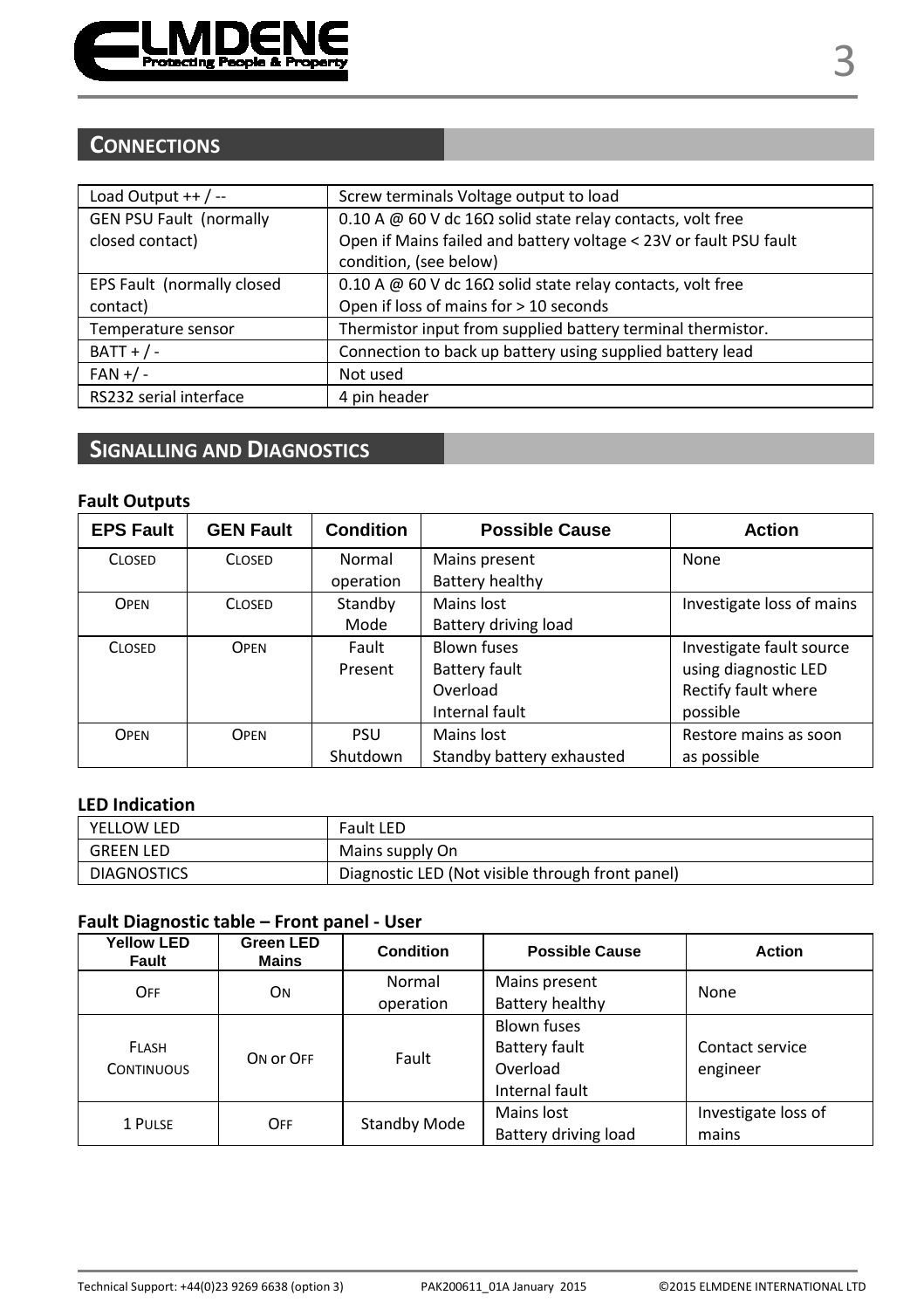

### **Fault Diagnostic table – Internal - Engineer**

| <b>Orange LED</b><br><b>Diagnostic</b> | <b>Green LED</b><br><b>Mains</b> | Condition                             | <b>Possible Cause</b>                                                              | <b>Action</b>                                                                                            |
|----------------------------------------|----------------------------------|---------------------------------------|------------------------------------------------------------------------------------|----------------------------------------------------------------------------------------------------------|
| OFF                                    | ON                               | Normal<br>operation                   | Mains present<br>Battery fully charged                                             | None                                                                                                     |
|                                        | OFF                              | Standby<br>Operation                  | Mains Lost. No faults present<br>Battery driving load                              | Investigate loss of mains                                                                                |
| FLASH<br><b>CONTINUOUS</b>             | ON OF OFF                        | No output                             | Output fuse blown<br>Output overload<br>Output short circuit                       | Check and replace<br>output fuse<br>Disconnect output load<br>and test load                              |
| 1 PULSE                                | ON                               | Battery<br>Charging                   | No faults active<br>Battery charging normally<br>but<br>< 90% of full charge       | None                                                                                                     |
| 2 PULSES                               | ON                               | No Battery                            | Battery disconnected<br>Battery fuse blown<br>Battery heavily discharged           | Check battery<br>connections<br>Check battery fuse<br>Check battery condition<br>Replace battery if aged |
|                                        | OFF                              | Low Battery<br>Volts                  | <b>Standby Mode</b><br>Battery almost discharged                                   | Restore mains                                                                                            |
| 3 PULSES                               | ON OF OFF                        | <b>Battery Fault</b>                  | High impedance in battery<br>connection<br>Battery internal fault                  | Check battery<br>connections for<br>corrosion. Replace<br>battery if aged                                |
| <b>4 PULSES</b>                        | ON OF OFF                        | <b>Charger Fault</b>                  | Internal failure of battery<br>charger                                             | Return to manufacturer                                                                                   |
| 5 PULSES                               | ON OF OFF                        | Battery<br>Temperature<br>Probe Fault | Battery temperature monitor<br>disconnected or damaged<br>PSU running in Safe Mode | Check temperature<br>sensor connections and<br>condition of sensor.<br>Replace if suspect                |
| ON<br><b>CONTINUOUS</b>                | ON OF OFF                        | <b>Internal Fault</b>                 | Software fault detected<br>PSU running in Safe Mode                                | Return to manufacturer                                                                                   |

## **INSTALLATION**

This unit is only suitable for installation as permanently connected equipment. The PSU is NOT SUITABLE for external installation.

This unit must be fed from a mains power source having a separate (approved) disconnect device and fitted with a fuse or other over-current protection device rated at 5 A maximum. Ensure that the disconnect device used has appropriate earth fault protection to the applicable standard.

The PSU should be installed according to all relevant safety regulations applicable to that application.

Where the PSU Fault and EPS Fault outputs are used, they should only be connected to circuits having voltages less than 60V dc.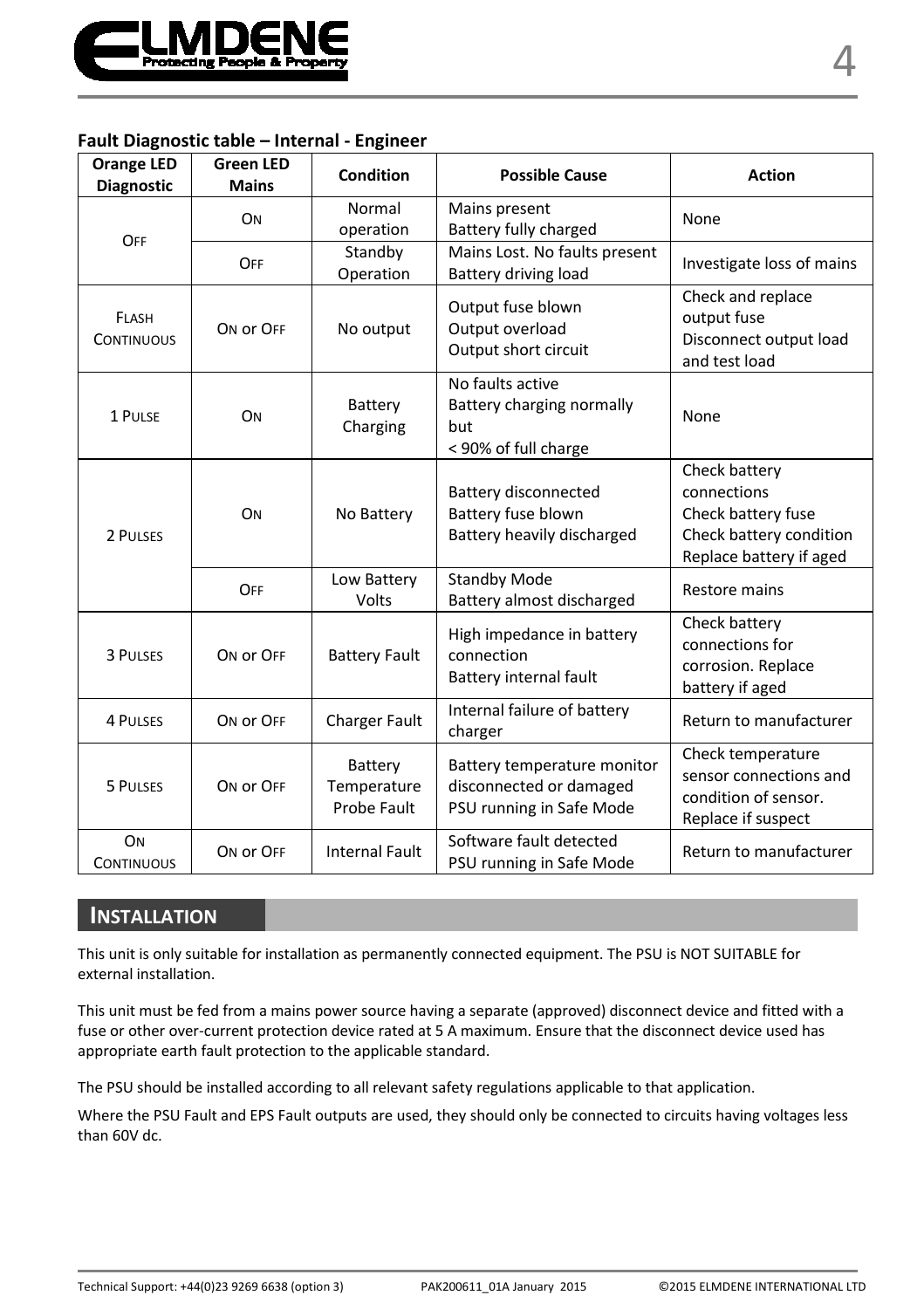

#### **Cable Sizing**

- 1) Mains input cable must be to the applicable standard with a 5A or greater current capacity, i.e. 0.75 mm<sup>2</sup> nominal conductor area, having a minimum operating voltage of 300/500 Vac.
- 2) The low voltage output cable must be sized to carry the rated load current to the devices connected to the PSU.
- 3) Mains input and low voltage output cables should be routed to use different entry / exit holes in the case. Bushes should be used to protect cable sheaths from chafing. Ensure that these bushes are correctly sized (i.e. close fitting with respect to cable sizing). Note that the bushes should meet a minimum flammability specification of UL94 HB.
- 4) All cabling should be securely fastened in position using a cable tie through the saddles provided.

## **Mounting – E box – 17 Ah**

- 5) The E box is designed to support two 17Ah batteries and as such weighs a total of 19.5 Kg when loaded. Ensure that wall fixings are appropriate to support this weight.
- 6) Fix to wall or other support structure in correct orientation i.e. with hinge on left hand side, using screws of sufficient size and length through the mounting holes.
- 7) Protect the battery terminals from any metal surfaces during installation as shorting of the terminals is extremely hazardous.
- 8) Knock-outs are provided in the case for mating with external trunking or conduit.
- 9) Ensure that all unused holes (on the rear of the case) are sealed to prevent the ingress of damp and dust.

 $\overline{\mathbb{R}}$ 

12V, 17Ah



**Figure 1 – E Box and Battery mounting**

#### **Mounting – BATT- BOX – 65 Ah**

- 10) The Battery box is used for 65 Ah batteries is designed to be floor mounted. DO NOT suspend from a wall.
- 11) It is important that the battery box and the PSU are co-located as shown, and connected using the provided extended 3 metre cable.
- 12) A fixing bracket is provided to secure the Battery Box to the wall to prevent it moving away from the wall.

12V, 17Ah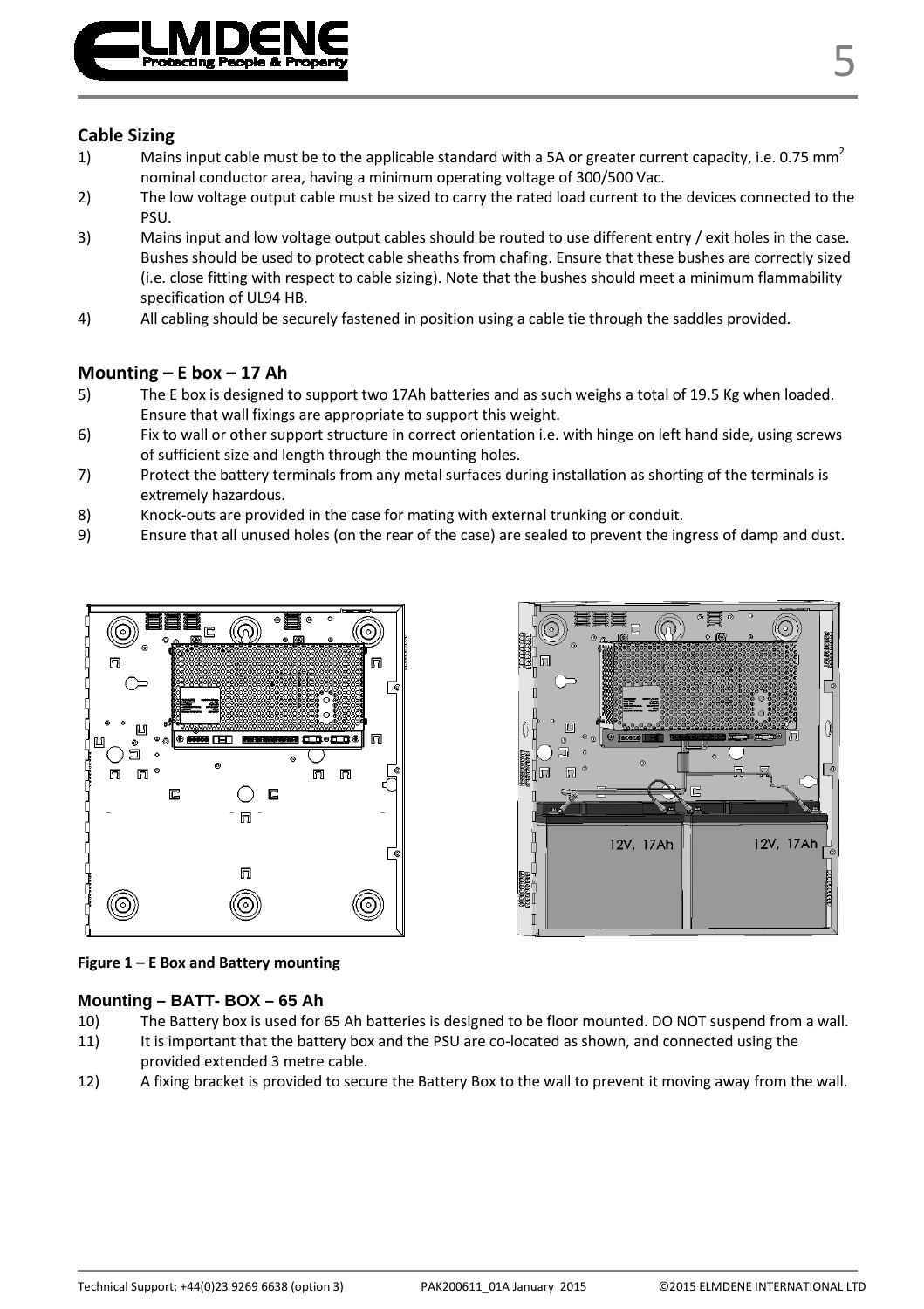



**Figure 2 – E Box and Battery box mounting**

#### **Mounting – H Box – 38 Ah**

- 13) The H box is designed to handle and support two 38 Ah batteries and as such weighs a total of approximately 40 Kg when loaded. Ensure that wall fixings are appropriate and designed to support this weight.
- 14) Fix to wall or other structure in correct orientation i.e. with hinge on left hand side, using screws of sufficient size and length through the mounting holes.
- 15) Protect the battery terminals from any metal surfaces during installation as shorting of the terminals is extremely hazardous.
- 16) Knock-outs are provided in the case for mating with external trunking or conduit.
- 17) Ensure that all unused holes (on the rear of the case) are sealed to prevent the ingress of damp and dust.



NP38-12 12V, 38Ah NP38-12 12V. 38Ah

**Figure 3 – H Box and Battery box mounting**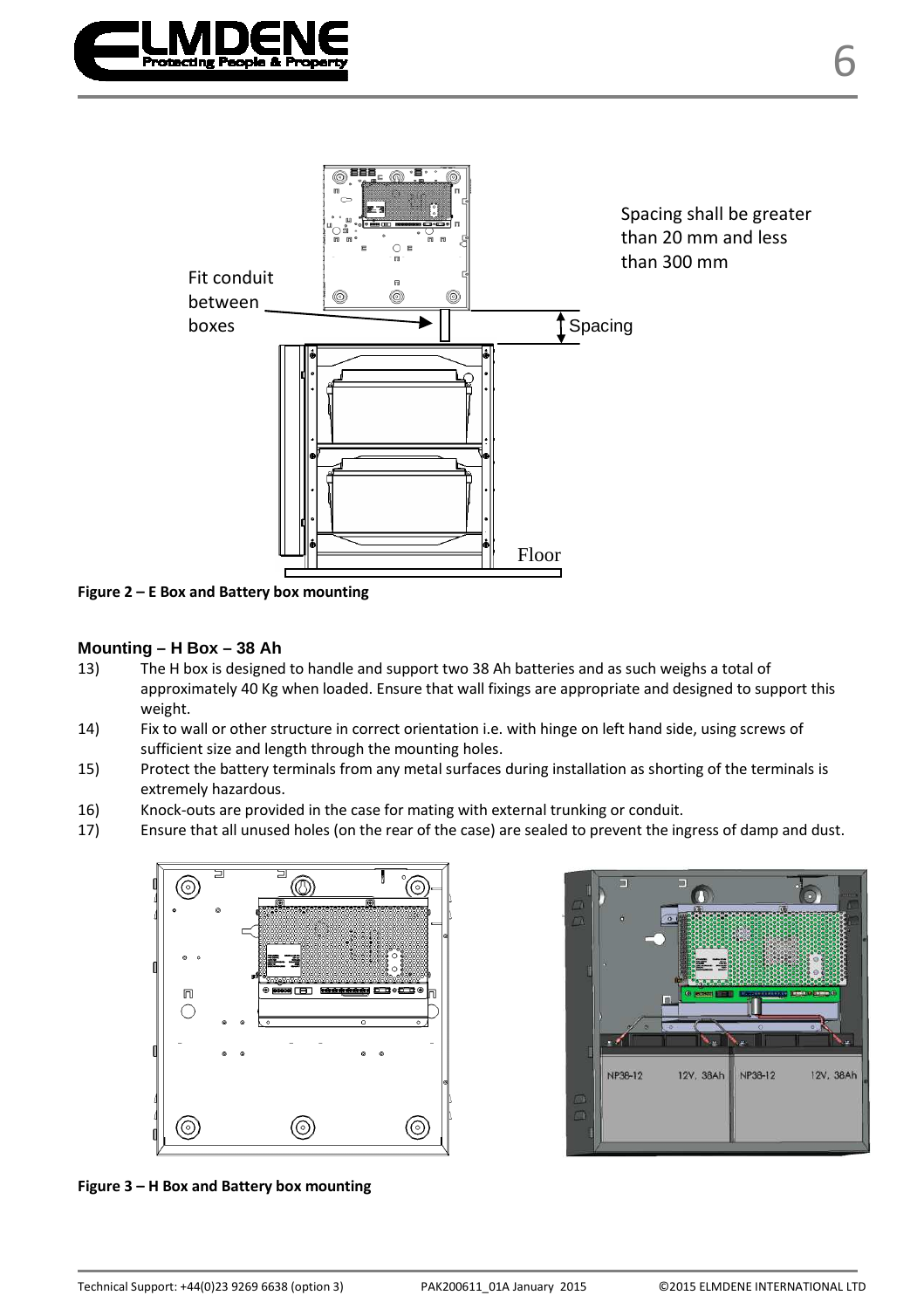

## **COMMISSIONING**

#### **Mains Power Up**

- 1) With no external connections made to the PSU, connect the mains input wires to the terminal block, *ensuring that the mains isolator (disconnect device) is open*. Fasten wiring in place with cable tie to saddle. *Note: Equipment must be earthed.*
- 2) Apply mains input. Ensure that the green Mains LED illuminates and that the yellow Fault LED flashes after approximately 20s (indicating a disconnected battery).
- 3) Disconnect the mains power.

#### **Load Output and Remote Signalling**

4) Connect the EPS and PSU Fault outputs to the appropriate inputs of control equipment if remote fault monitoring is required.



#### **Figure 4 – Power, Load and Battery connections**

- 5) Connect the load (output) wiring as shown in Figure 4. Cable tie to saddle provided (adjacent to exit hole).
- 6) Re-apply mains. Verify that the green Mains LED illuminates and the yellow Fault LED flashes after approximately 20 s (disconnected battery).
- 7) If connected, verify that the EPS Fault monitor shows a *closed* contact and the PSU Fault monitor shows an *open* contact.
- 8) Perform a full functional test of system including full alarm condition.
- 9) Disconnect the mains supply.



#### **Figure 5 – Terminal labels**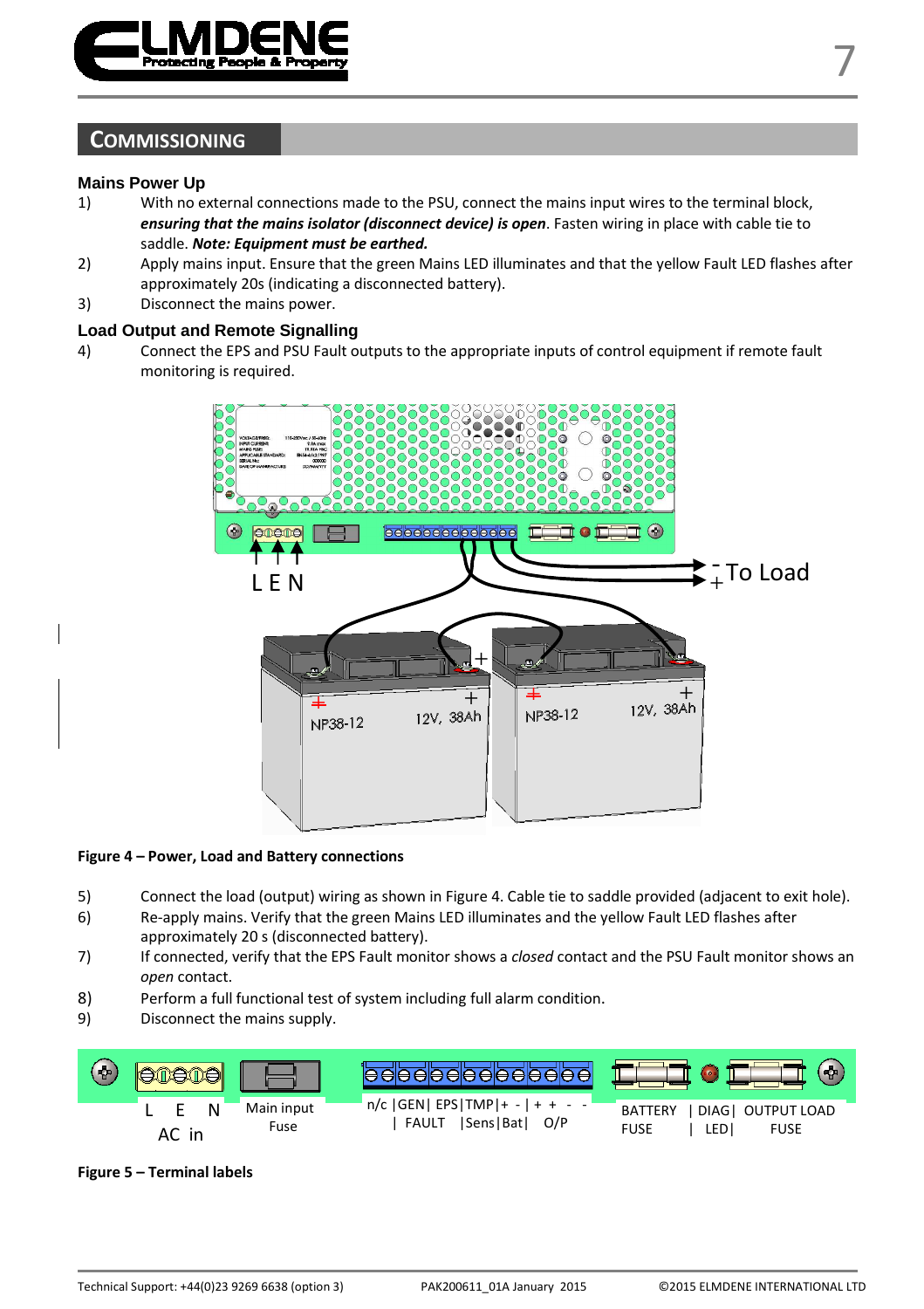

#### **Standby Battery**

10) Select the Battery type by placing the link (above the Battery fuse) in the appropriate location to select (17/18 Ah, 38 Ah or 65 Ah) batteries. This changes the maximum bulk charge current, and therefore enables higher load current to be used when smaller batteries are required. Put the link on the left hand two pins for 17 Ah, the middle pins for 38 Ah and the right hand two pins for 65 Ah batteries.



**Figure 6 – Standby battery size selection links**

- 11) Mount the appropriate batteries as shown above. Where a dual box solution is used all cabling between the two boxes should be routed to use separate case entry/exit holes from other cabling and use suitable bushes to protect the cables.
- 12) Connect the two 12 V standby batteries in series using the single cable provided. Connect the *negative* of one battery to the *positive* of the other. *DO NOT CONNECT* the other two battery terminals to each other.
- 13) Connect the free Positive and Negative terminals of the batteries to the PCB terminals Batt+ and Batt - using the cables provided. See Figures 4 & 5.
- 14) Connect the battery temperature sensor (two white wires) to the PCB terminals TMP Sens. See Figure 5.
- 15) If the batteries are housed remotely, replace the battery lead assembly (including battery temperature sensor) with an extended length assembly, provided with the Battery box (Ensure the temperature sensor and battery connections are made according to figure 5.
- 16) Re-apply the mains power and verify that the yellow Fault LED stops flashing after about 20 s (battery connection detected). Verify that the remote GEN PSU Fault monitor shows a *closed* contact.
- 17) Disconnect the mains power. Verify that the green Mains LED extinguishes and the yellow Fault LED starts to pulse (indicating that the PSU is running from its standby batteries).
- 18) If connected, verify that the EPS Fault monitor shows an *open* contact and the PSU Fault monitor shows a *closed* contact.
- 19) Perform a full functional test of system including full alarm condition. Verify that the standby batteries can support the system load. Note: ensure batteries have sufficient charge.
- **Final**
- 20) Reconnect the mains. Verify that the green Mains LED illuminates and the yellow Fault LED extinguishes.
- 21) If connected, verify that the EPS Fault monitor shows a *closed* contact and the GEN PSU Fault monitor shows a *closed* contact.
- 22) Close cover and secure using fastening screws provided.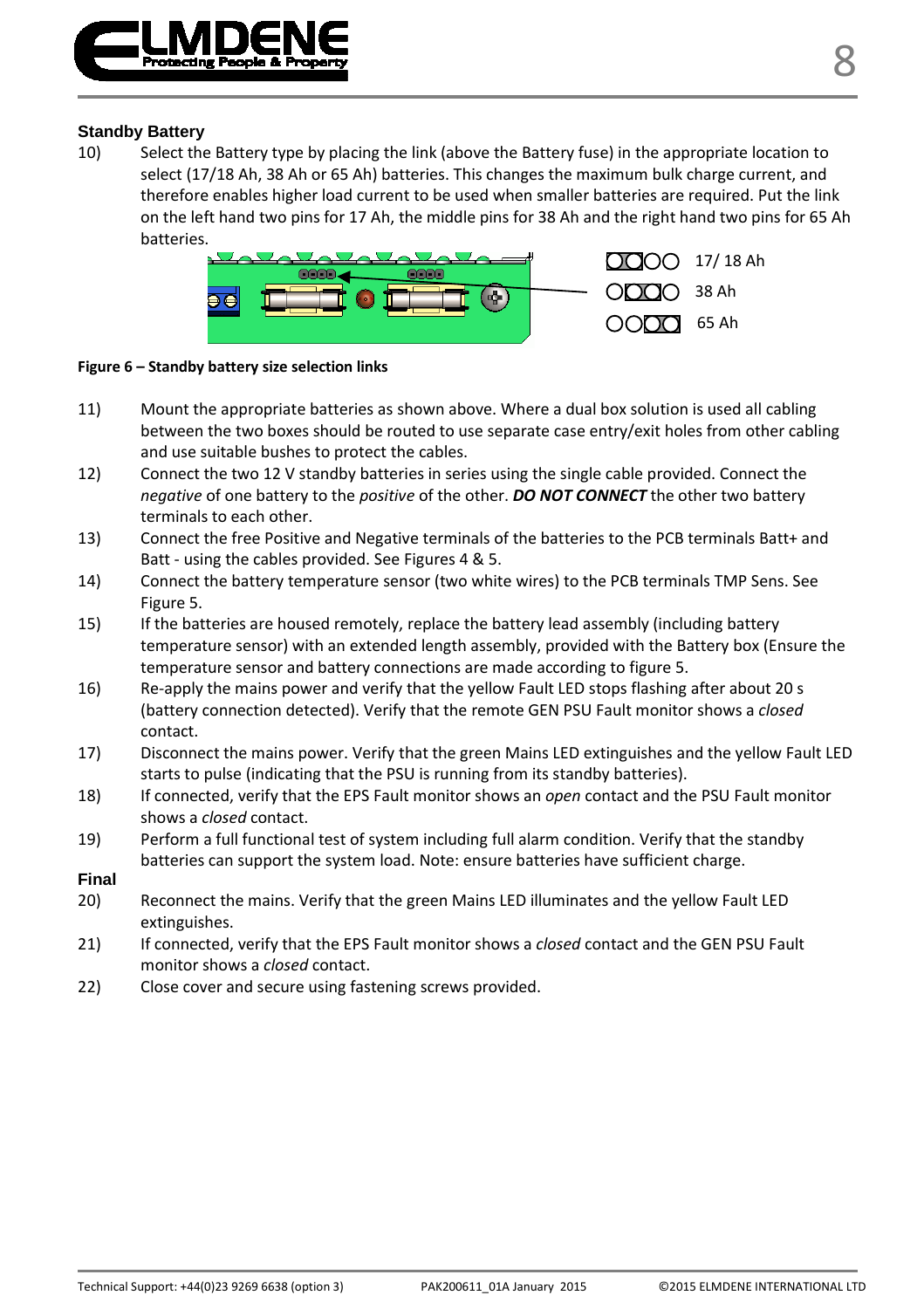

## **OPERATING INSTRUCTIONS**

In the event of loss of mains, a battery fault or a GEN fault, the corresponding Fault signal contacts will open.

If the output of the PSU fails, the cause of the failure should be investigated e.g. short circuit load, connection of a deeply discharged battery. The fault should be rectified before restoring power to the PSU. If any of the fuses require replacing, ensure the correct fuse rating and type is used.

## **MAINTENANCE**

#### **Maintenance**

This unit is intended for use by Service Personnel only. There are NO USER SERVICEABLE parts inside.

There is no regular maintenance required of the PSU other than periodic testing, and replacement of the standby battery. *Reference should be made to the battery manufacturer's documentation to determine typical/expected battery life with a view to periodic replacement of the battery.* 

## **DIAGNOSTICS**

#### **Local Diagnostics**

Green LED **On = Mains Present** Yellow LED **Fault Diagnostics according to table:** 

| <b>Yellow LFD</b><br>(fault)            | <b>Green LED</b><br>(mains) | <b>Status</b>                                                                  |  |
|-----------------------------------------|-----------------------------|--------------------------------------------------------------------------------|--|
| <b>OFF</b>                              | <b>ON</b>                   | <b>Normal: Battery fully charged</b>                                           |  |
| One short flash<br>every second         | ON                          | <b>Normal:</b> Battery charging but not fully charged                          |  |
| Flashing:<br>1second On<br>1 second Off | <b>ON</b>                   | Fault: Output fuse or battery fuse blown, or<br>battery missing                |  |
|                                         | <b>OFF</b>                  | Fault: No mains, output fuse blown                                             |  |
| One short flash<br>every 3 seconds      | <b>OFF</b>                  | Fault: No mains, battery supplying load.                                       |  |
| <b>OFF</b>                              | OFF                         | Fault: No mains, No output, Batteries<br>disconnected or completely discharged |  |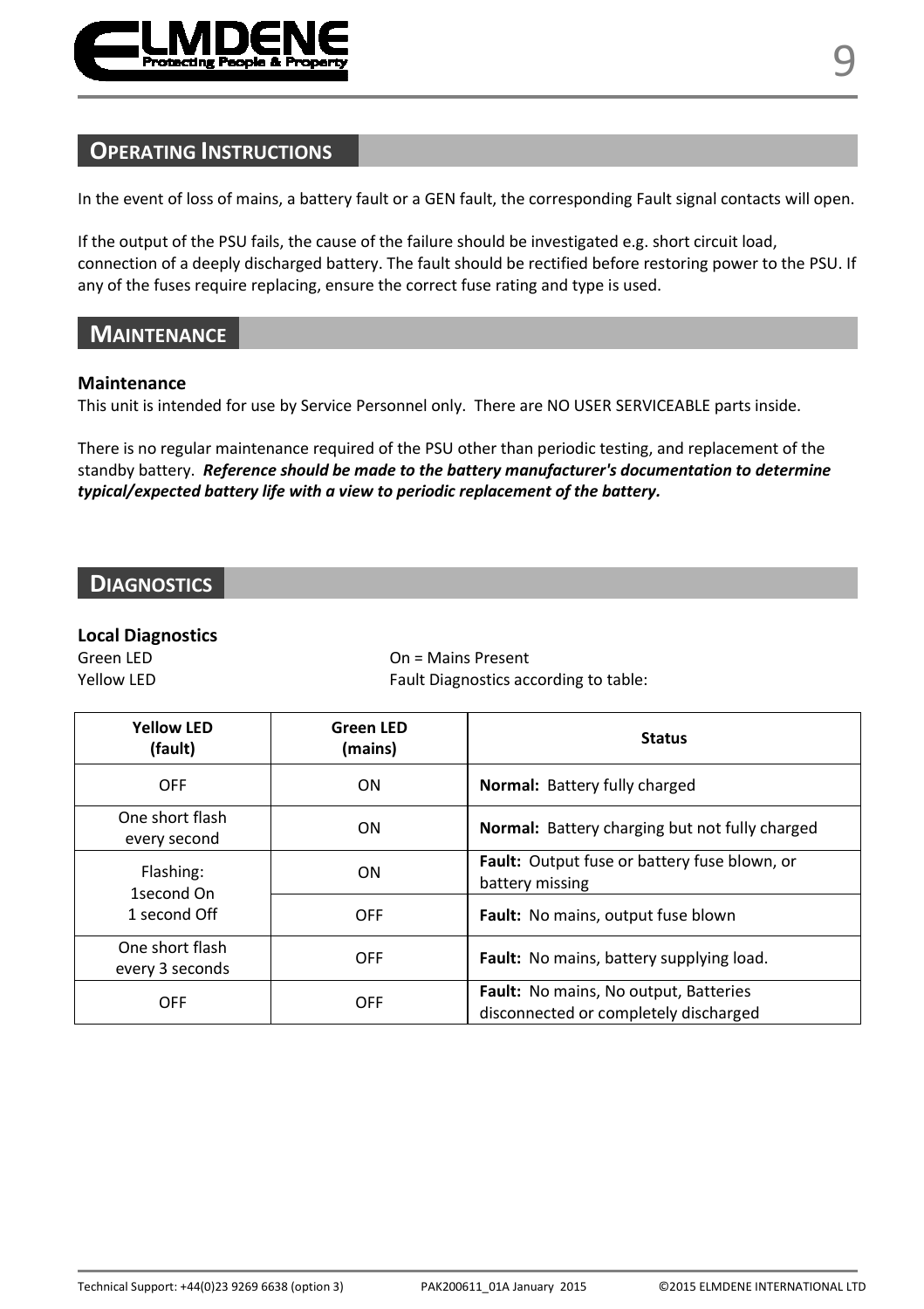

This page has been intentionally left blank.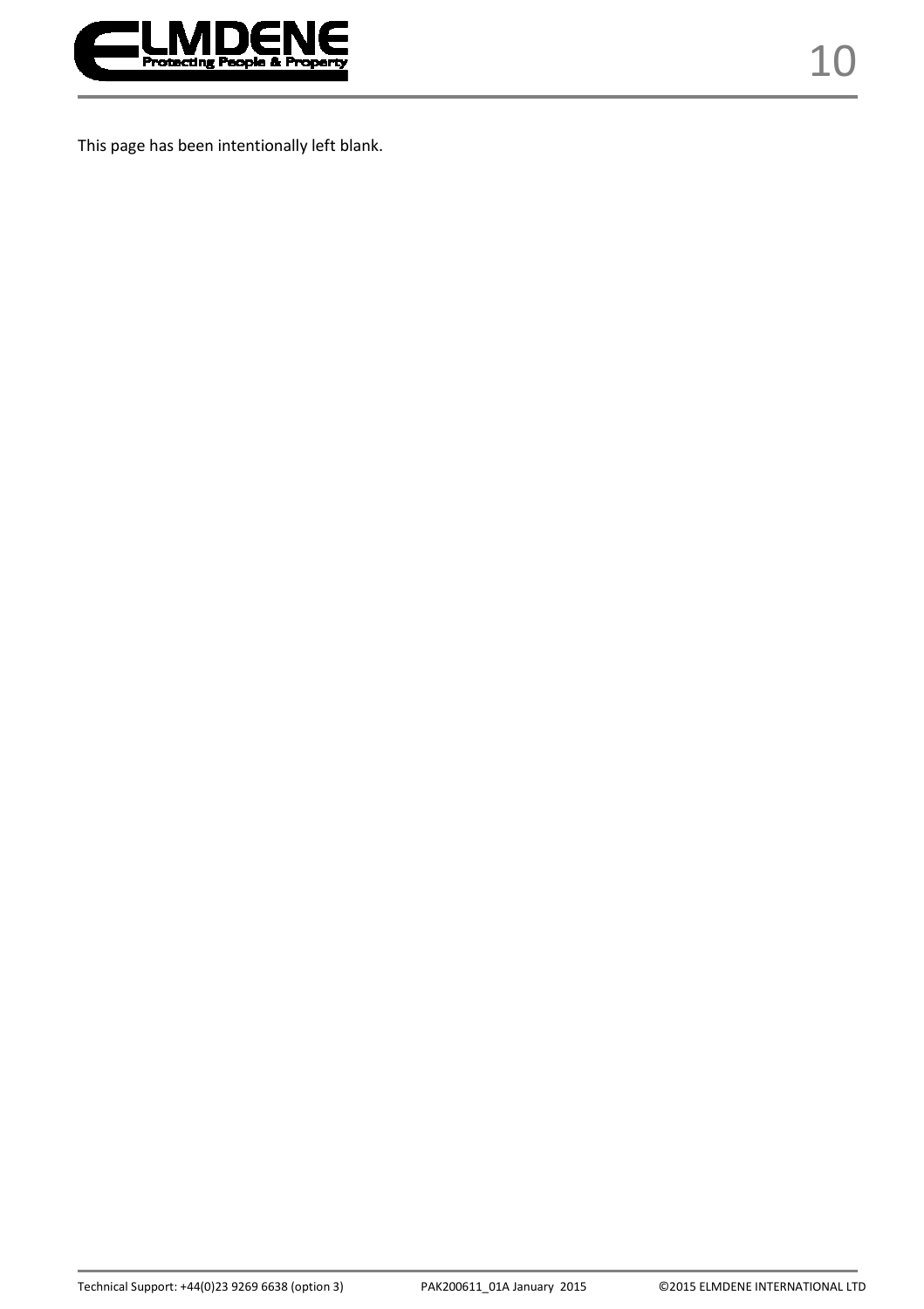

This page has been intentionally left blank.